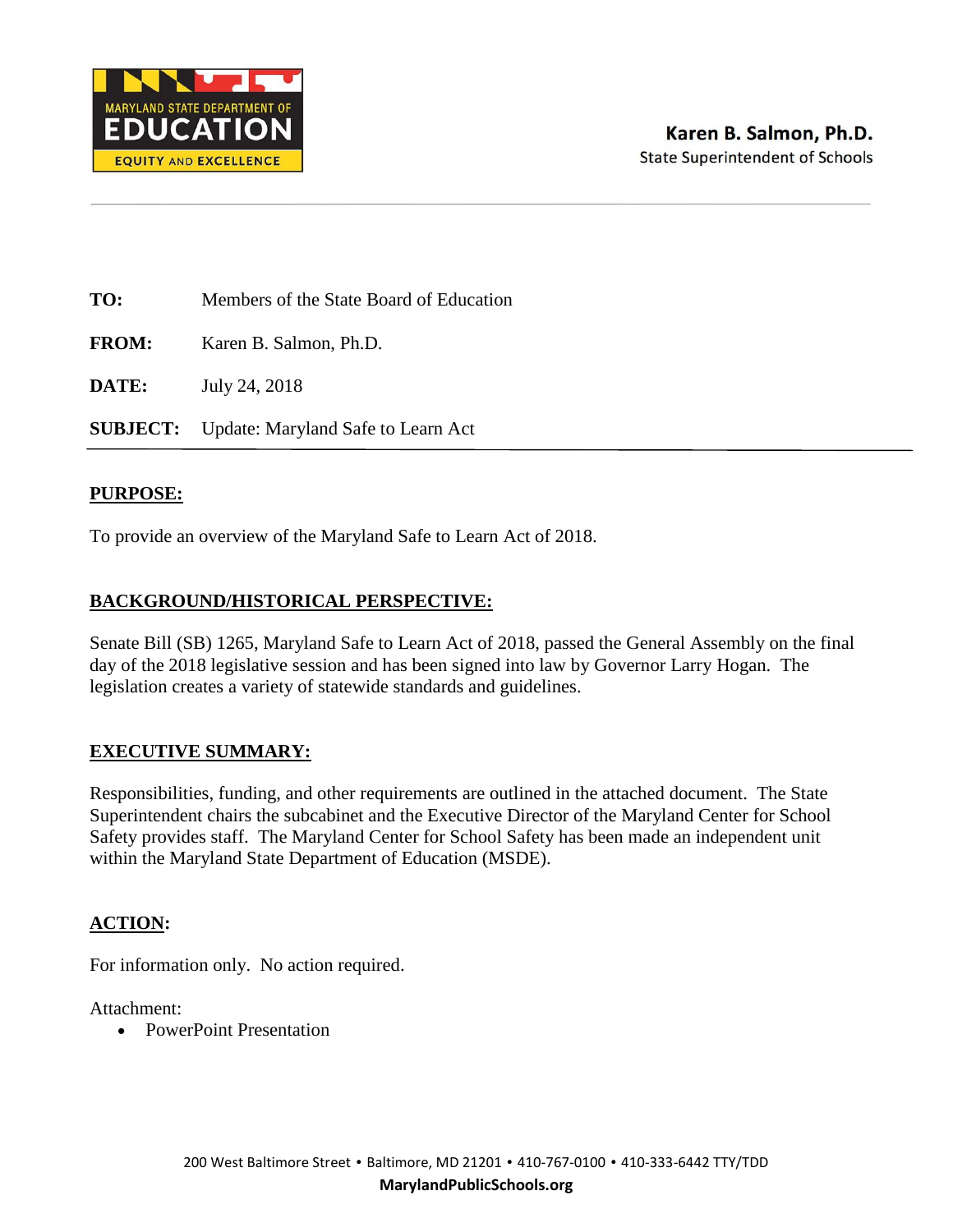

# Update on Safe To Learn Act

Maryland State Board of Education | July 24, 2018

Dawn O'Croinin Counsel (Maryland Center for School Safety)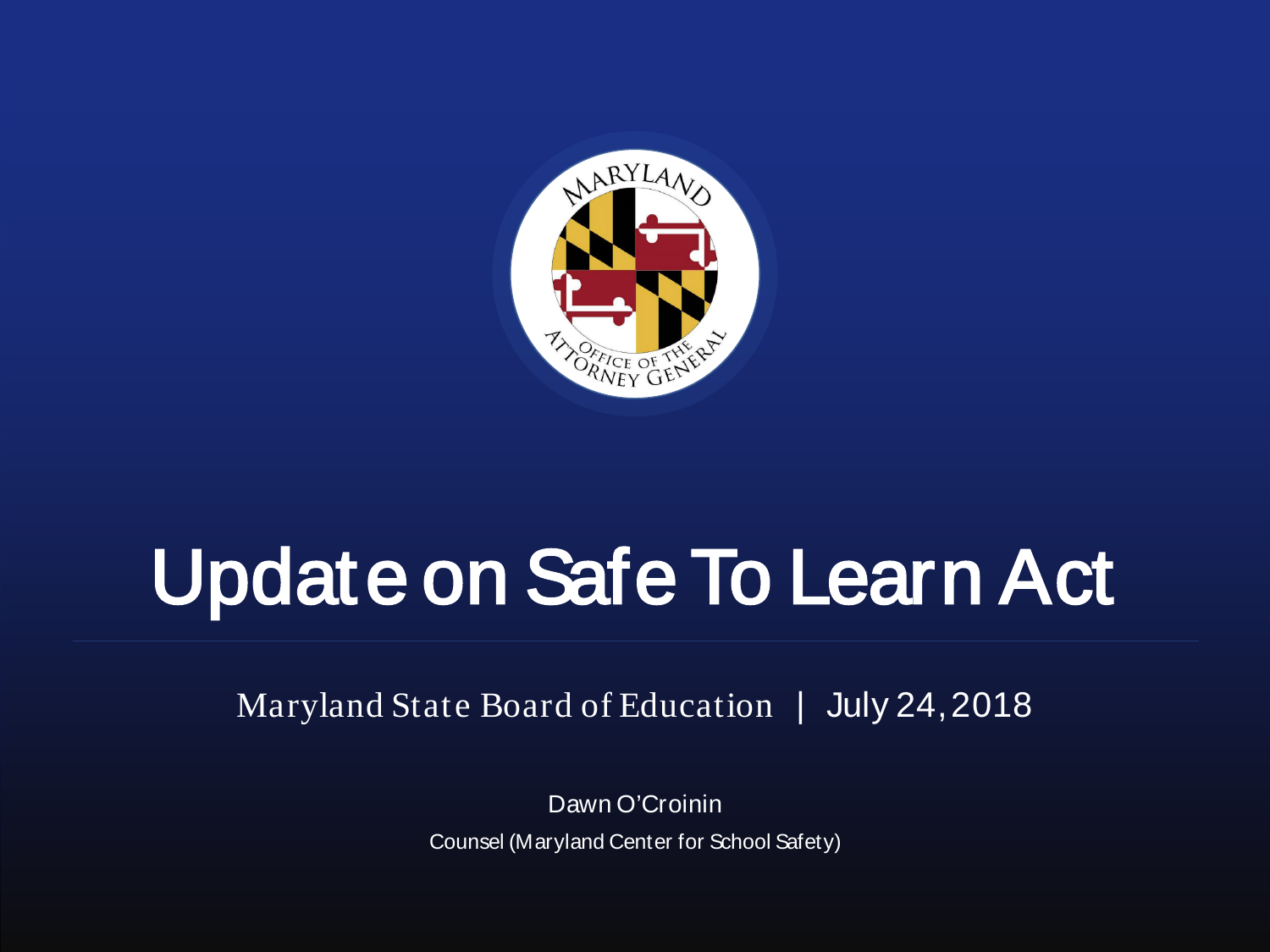

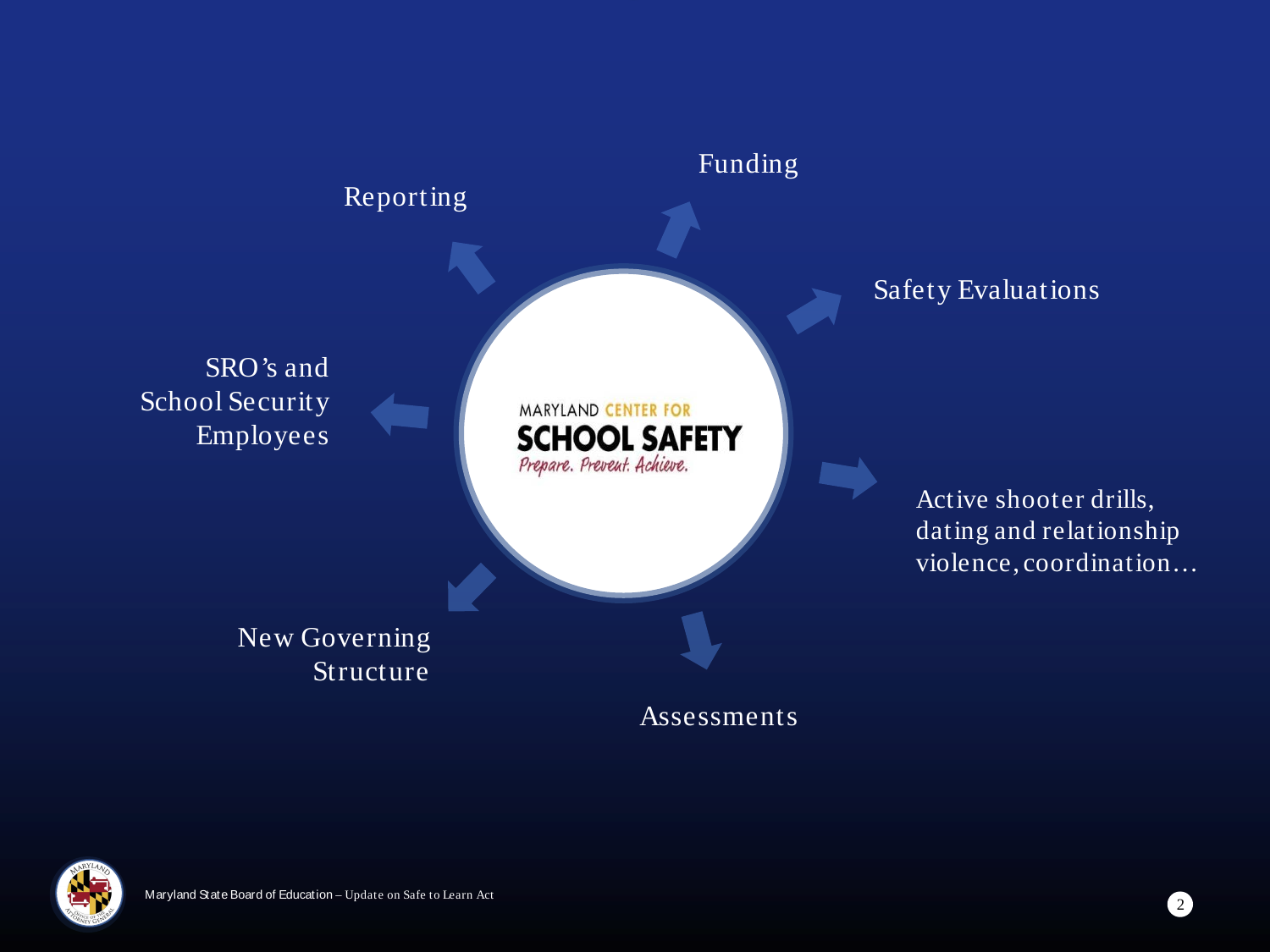## Governing Board: Subcabinet

#### Dr. Karen Salmon

State Superintendent of Schools (Chair)

#### Col. William Pallozzi

Secretary of State Police

#### Brian Frosh

Attorney General

### Robert Neall

Secretary of Health

#### Carol Beatty

Secretary of Disabilities

#### Robert Gorrell

Executive Director of the IAC

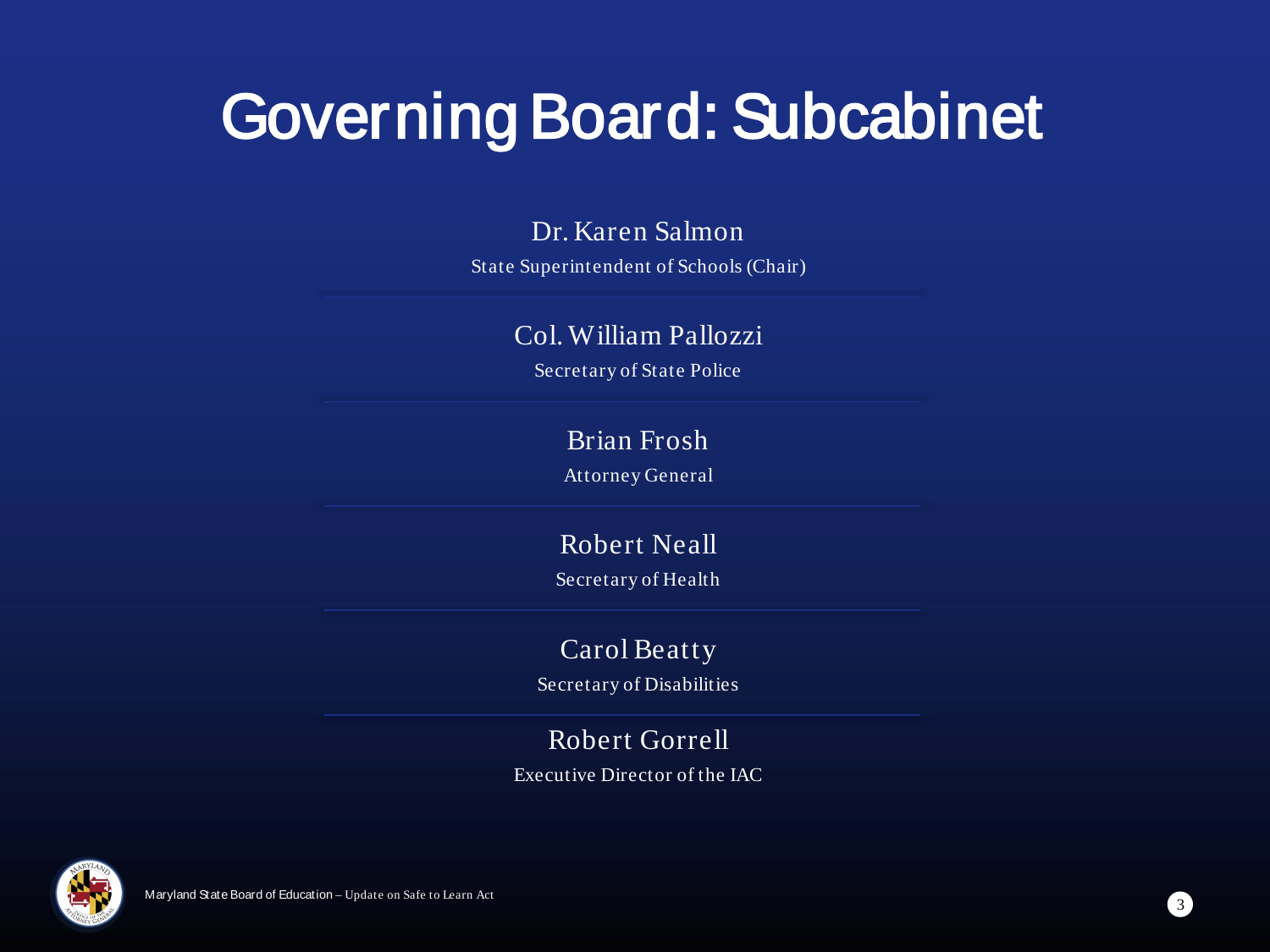## Advisory Board

| Member of the Senate<br>*Appoint after the primary                               | Del. Eric Ebersole<br>Member of the House of Delegates                                    | *Representative<br>Maryland Association of Student Councils          | Sharon A. Hoover, Ph.D.<br>Center for School Mental Health          |
|----------------------------------------------------------------------------------|-------------------------------------------------------------------------------------------|----------------------------------------------------------------------|---------------------------------------------------------------------|
| Dr. George Arlotto<br>Anne Arundel County Public Schools Local<br>Superintendent | Karin Bailey<br>(Board Chair, St. Mary's County BOE)<br><b>MABE</b>                       | Megan Berger, Esq.<br>Disability Rights Maryland                     | James T. Bell<br>Parent of a Public School Student                  |
| Dr. Kellie Anderson<br>Anne Arundel County Public Schools<br>School Psychologist | Mr. Nicholas Shockney<br>Carroll County Public Schools<br>Special Education Administrator | Capt. Patrick D. Herring, USN<br>Parent of a Child with Disabilities | Thomas E. Alban<br>Representative of a Non-Public School            |
| Pamela Gaddy<br><b>Baltimore County Public Schools</b><br>Classroom Teacher      | Dr. Chanta' M. Booker<br>New Era Academy<br>School Principal                              | *Representative<br>Representative of School Bus Drivers              | Rachel Faulkner<br>Maryland Assembly on School Based<br>Health Care |
| Secretary Lourdes Padilla<br>Representative of Dept. of Human<br>Services        | <b>Andrew Tress</b><br>Representative of Dept. of Juvenile<br><b>Services</b>             | David Engel<br>Director, MCAC                                        | Laurel Moody, MS<br><b>MIEMSS</b>                                   |
| Jon Carrier – AACPS<br>School Resource Officer                                   | <b>Sheriff Scott Adams</b><br>Cecil County Sheriff                                        | Chief Tim Altomare<br>Anne Arundel County                            |                                                                     |

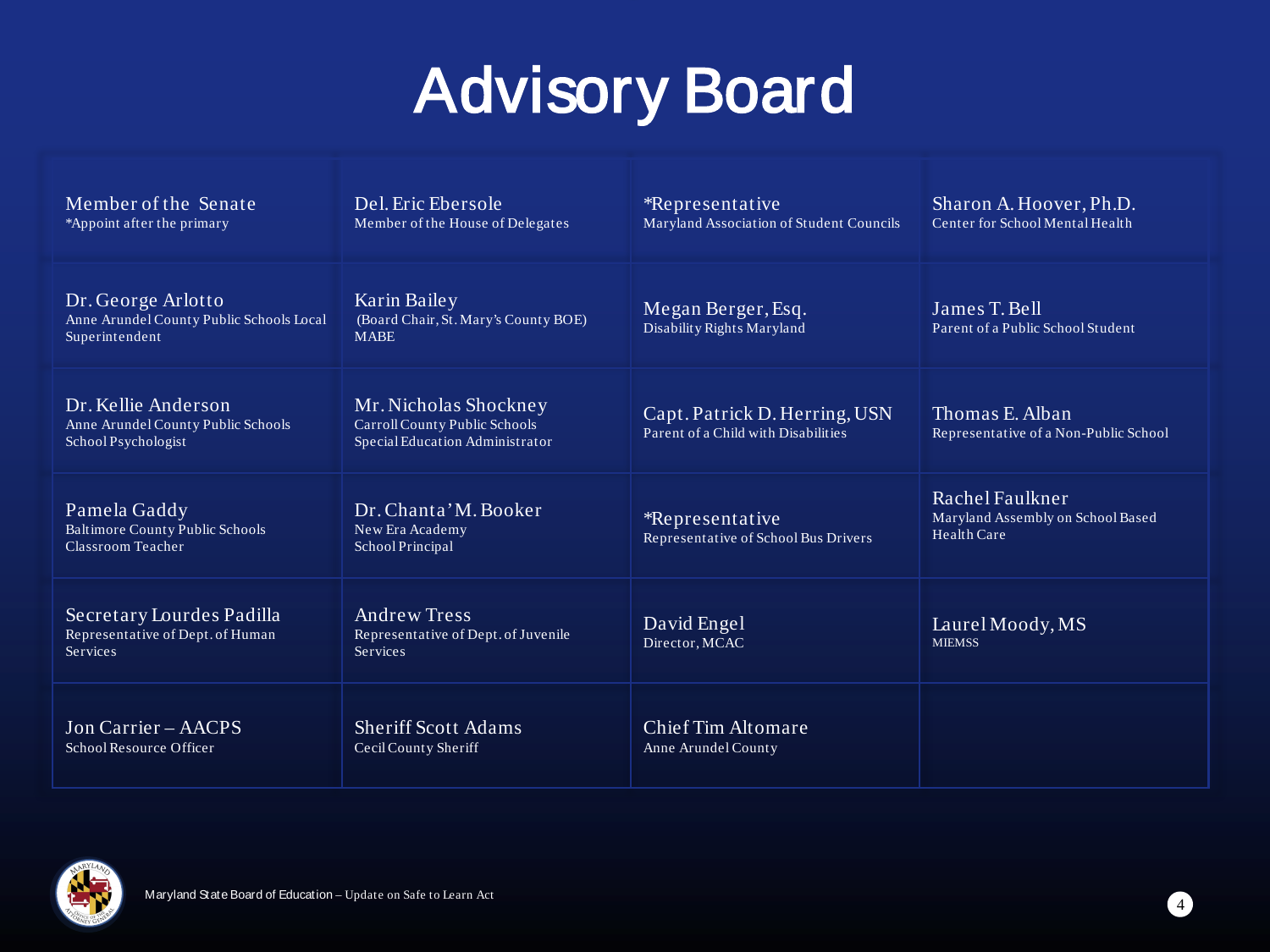# Funding

- Center for School Safety Minimum of \$2 million in annual funding  $(FY19 = $3 \text{ million})$
- Safety Evaluations / Assessments \$2.5 million
- Safe Schools Fund \$10,600,000 for FY19
- Capital Improvements \$20 million
- Nonpublic School Safety Capital Improvements \$3.5 million
- At-risk of hate crimes \$1 million
- SRO's (\$10 million in FY2020)(# of schools in district / # of schools in the State)

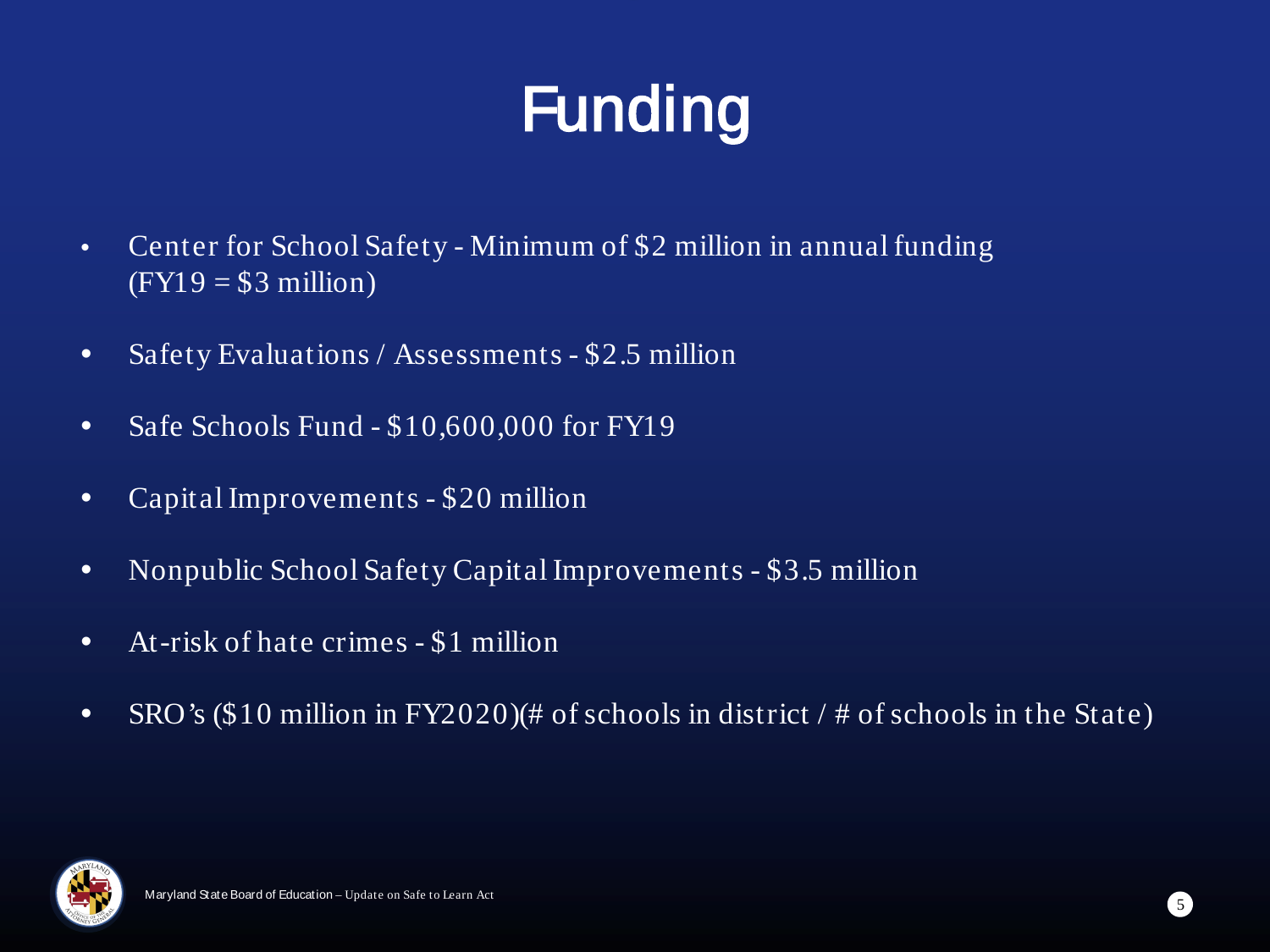### Responsibilities: New Center

- Hate Crimes Grants
- After-Action Review Reports to Governor & General Assembly
- Assist Local School Systems relationship violence, signs of unhealthy relationships and preventing relationship violence
- Analyze data on SROs and develop guidelines and training
- Certify school safety coordinators
- Consult with local school systems on safety evaluations
- Review and comment on school emergency plans

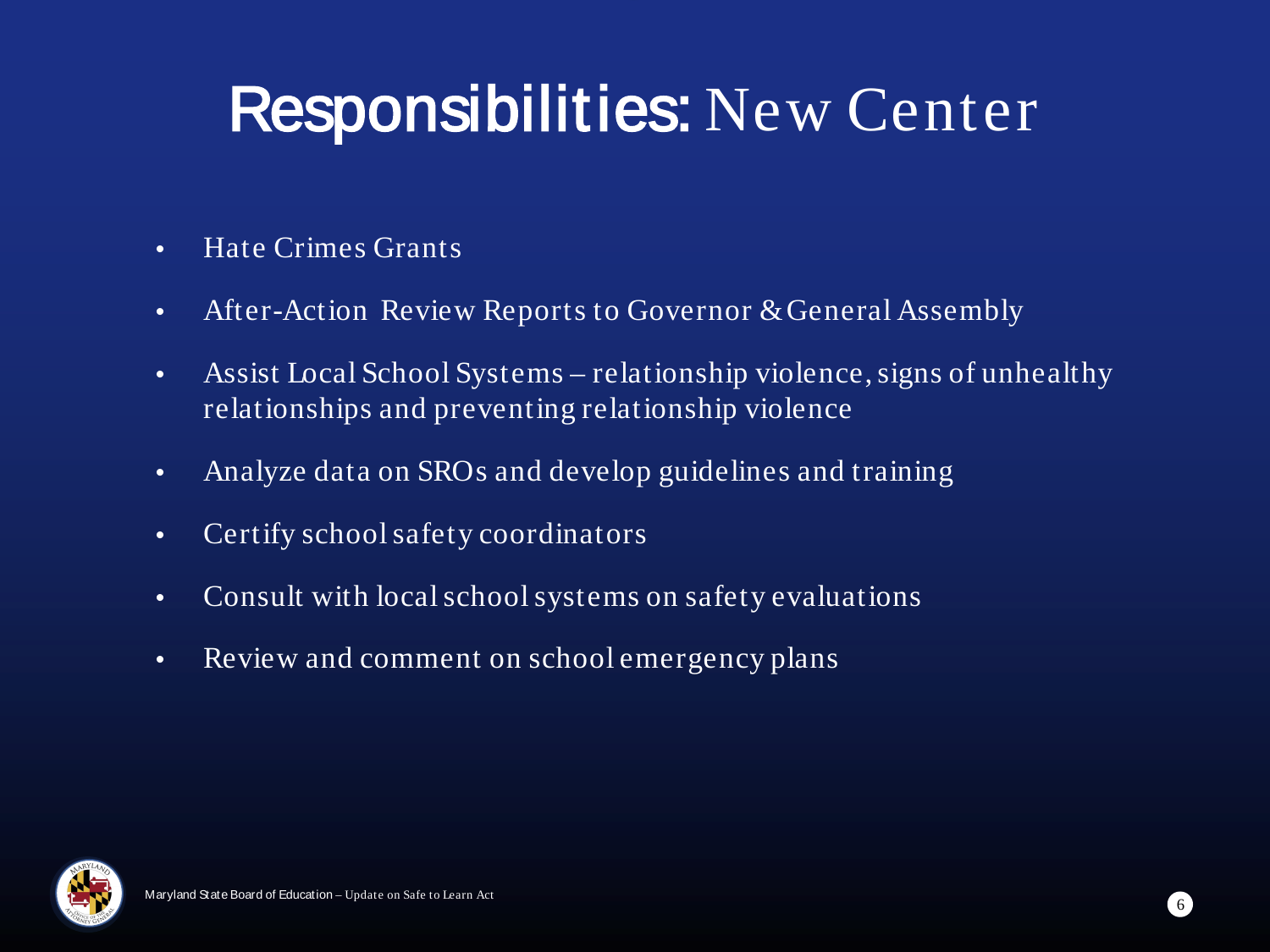## Responsibilities: Subcabinet

#### Administer Grants from the Safe Schools Fund

- To help develop plans for delivering behavioral health and wraparound services
- Training on de-escalation and identifying and reporting behaviors of concern
- Conducting training of assessment teams
- Conducting school safety evaluations
- Establishing formal and anonymous reporting of safety concerns
- Reimbursing local law enforcement for SRO training provided by the Center
- Enrolling school security employees in training provided by the Center
- Outreach to improve school safety and heighten awareness of existing mental health services and other services
- Improve safety of traveling to and from school

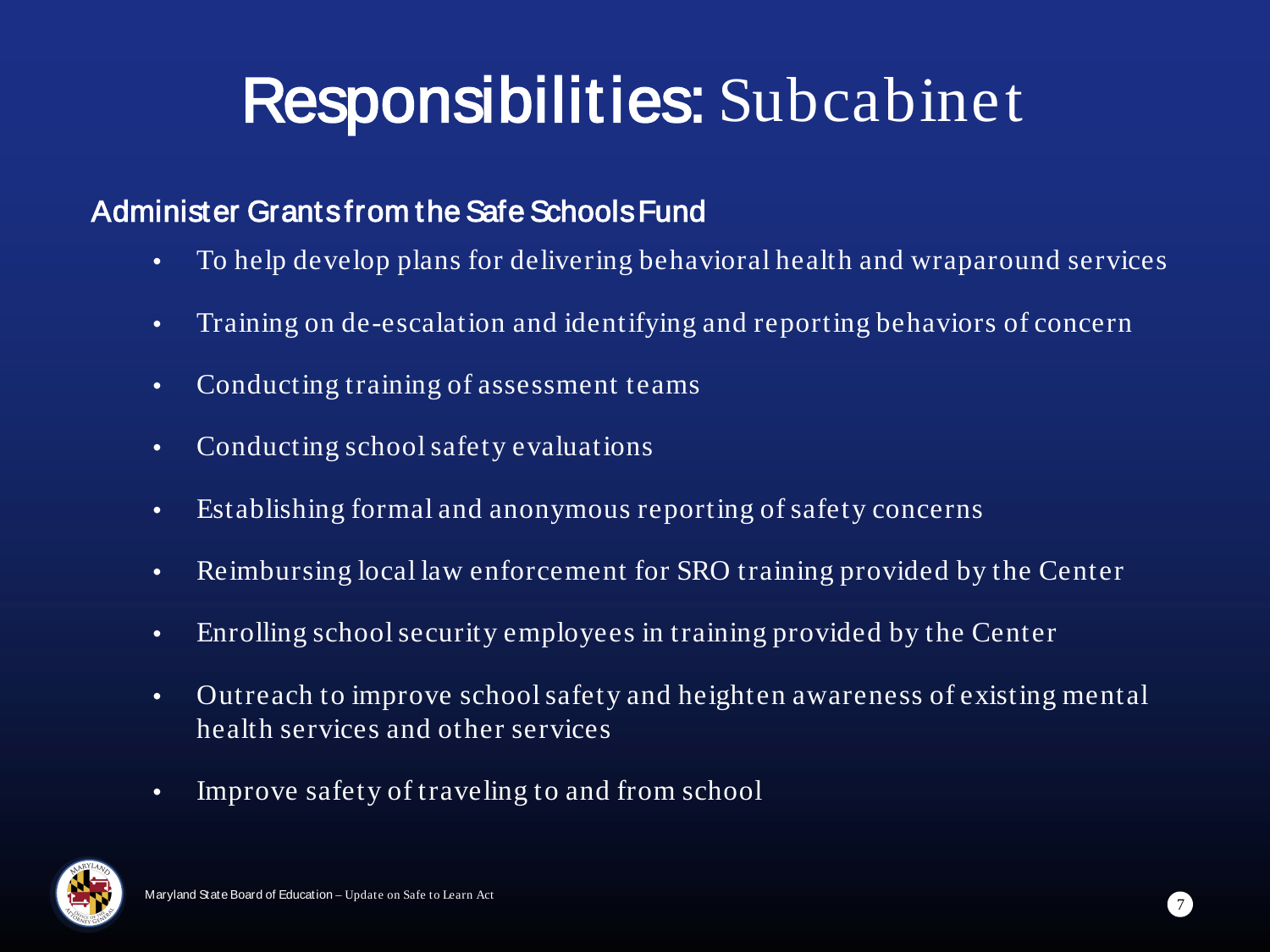## Responsibilities: Subcabinet (cont'd)

- Best practices, technical assistance, comprehensive school safety plan
- Promote interagency efforts supporting safe schools for all students, staff, parents and community members
- Collaborate on data collection and analysis
- Identify safe school professional staff development best practices
- Collaborate with MSDE on the model policy for an assessment team
- Initiate collaborative partnerships to leverage resources and deliver school safety services uniformly
- Report Behavioral Health
	- Plans for delivering behavioral health and wraparound services
	- Availability of mental health services and practitioners to address needs of children

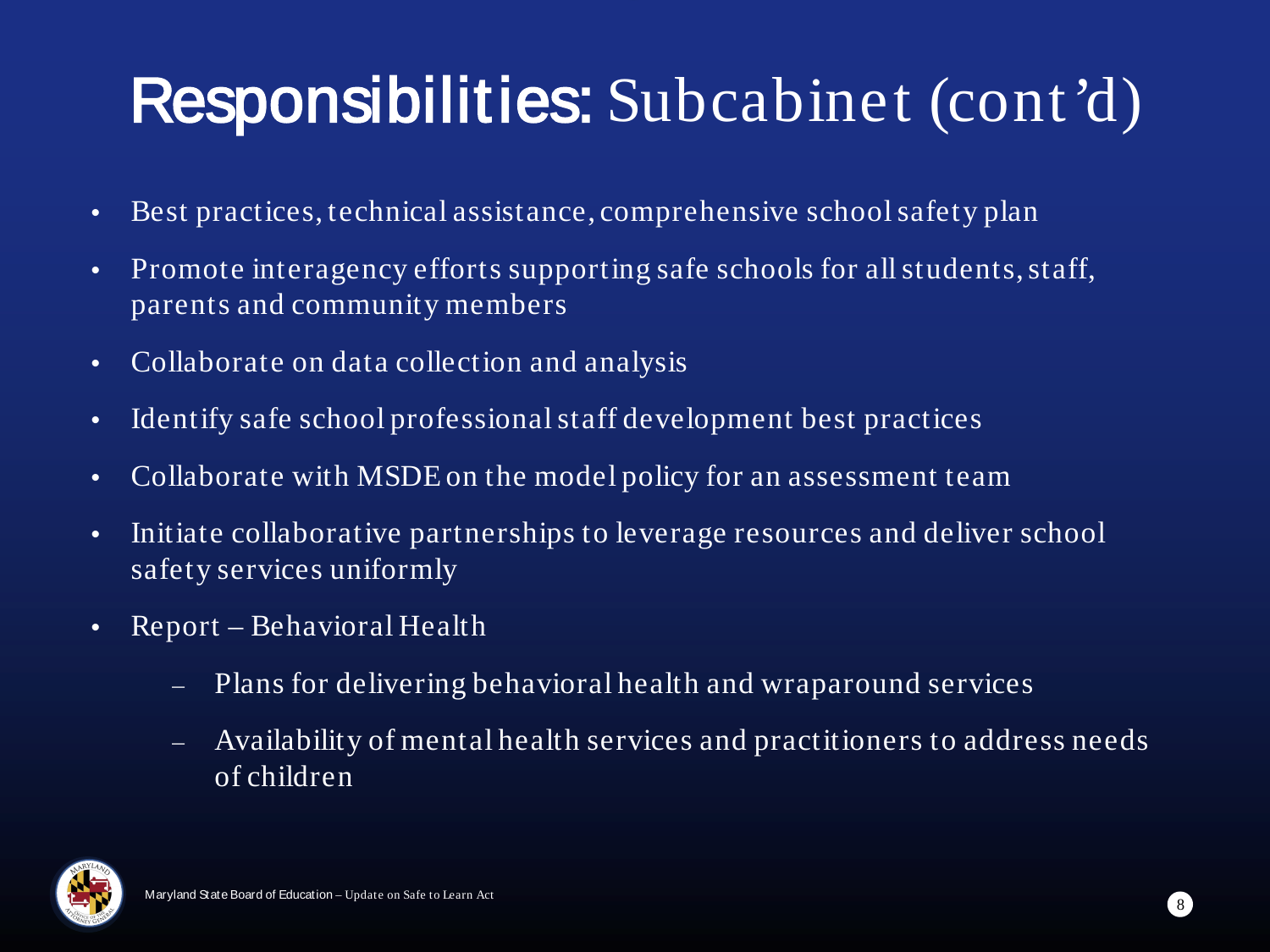## Subcabinet Regulatory Authority



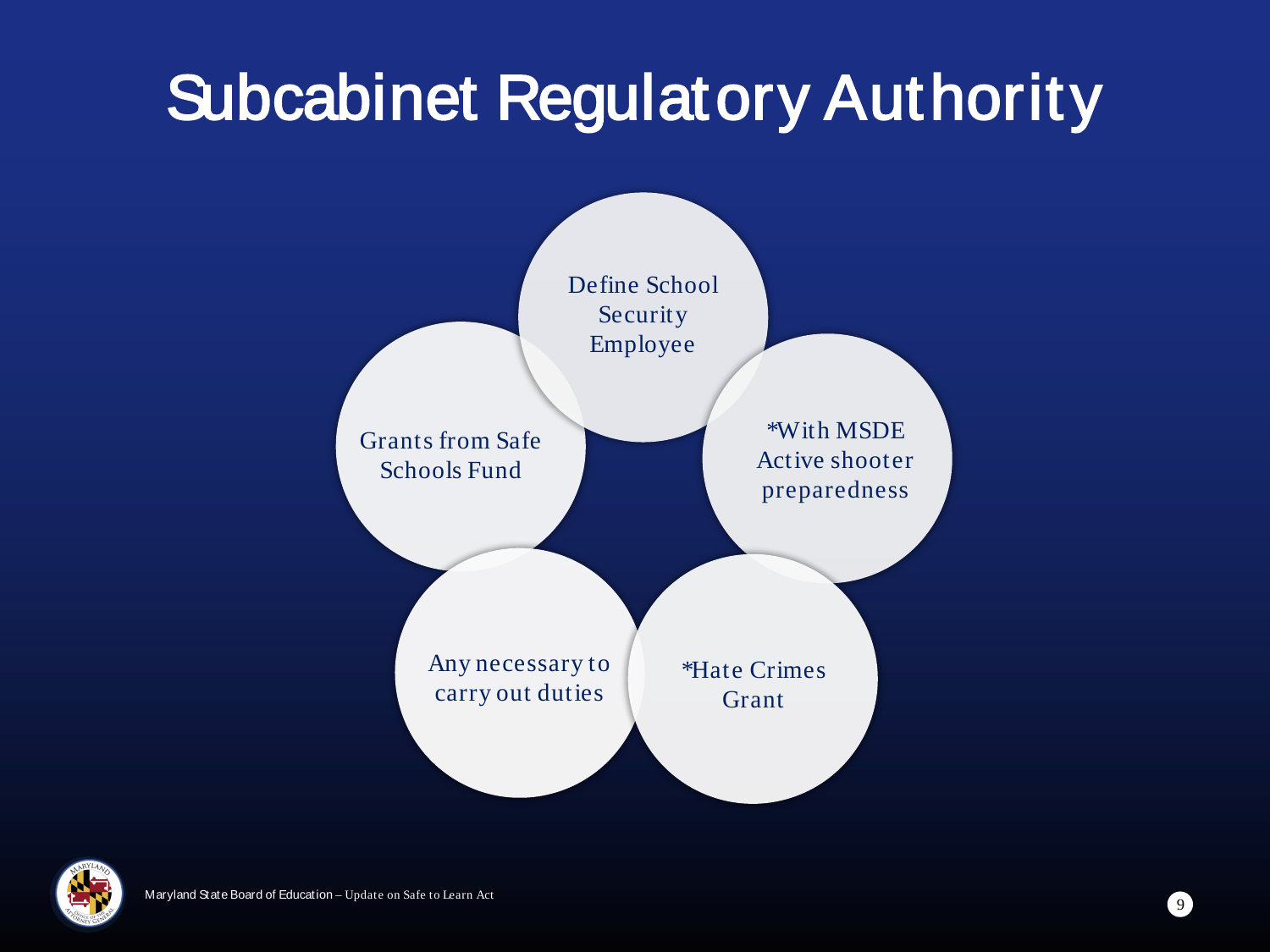### Responsibilities: Local School System

- Train students and parents on relationship violence, unhealthy relationships and prevention
- Promptly inform Center of critical, life-threatening incidents on school grounds
	- ⎼ After-action review and evaluation
		- Center, LEAs and Emergency Responders
		- ⎼ File a report with the Center

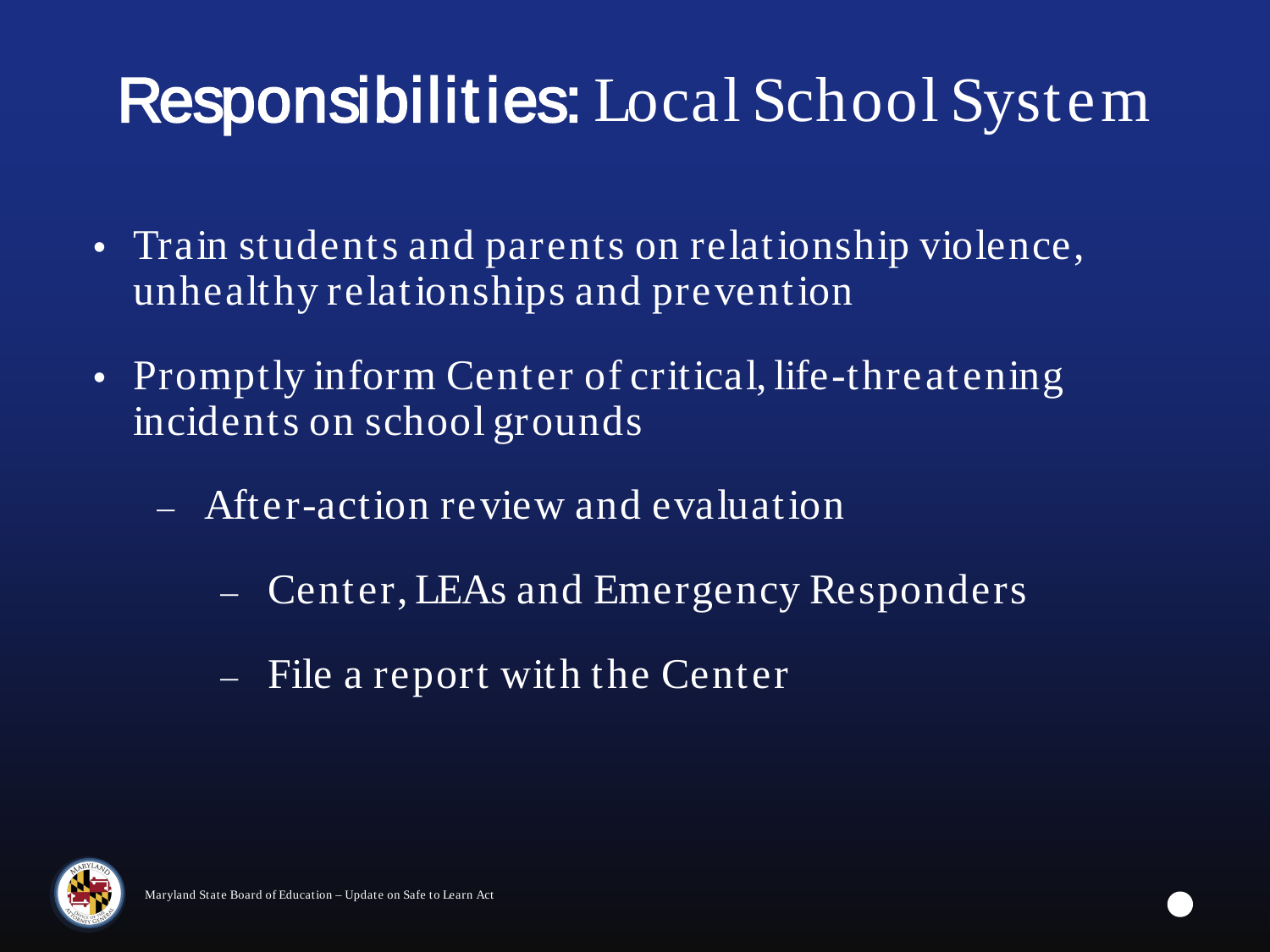# Public Information Act – Off Limits

- Safety evaluations
- School emergency plans
- Emergency response policy
- Guidelines for SROs and supplemental coverage (adequate coverage) – both the Center's and the local school system's plans

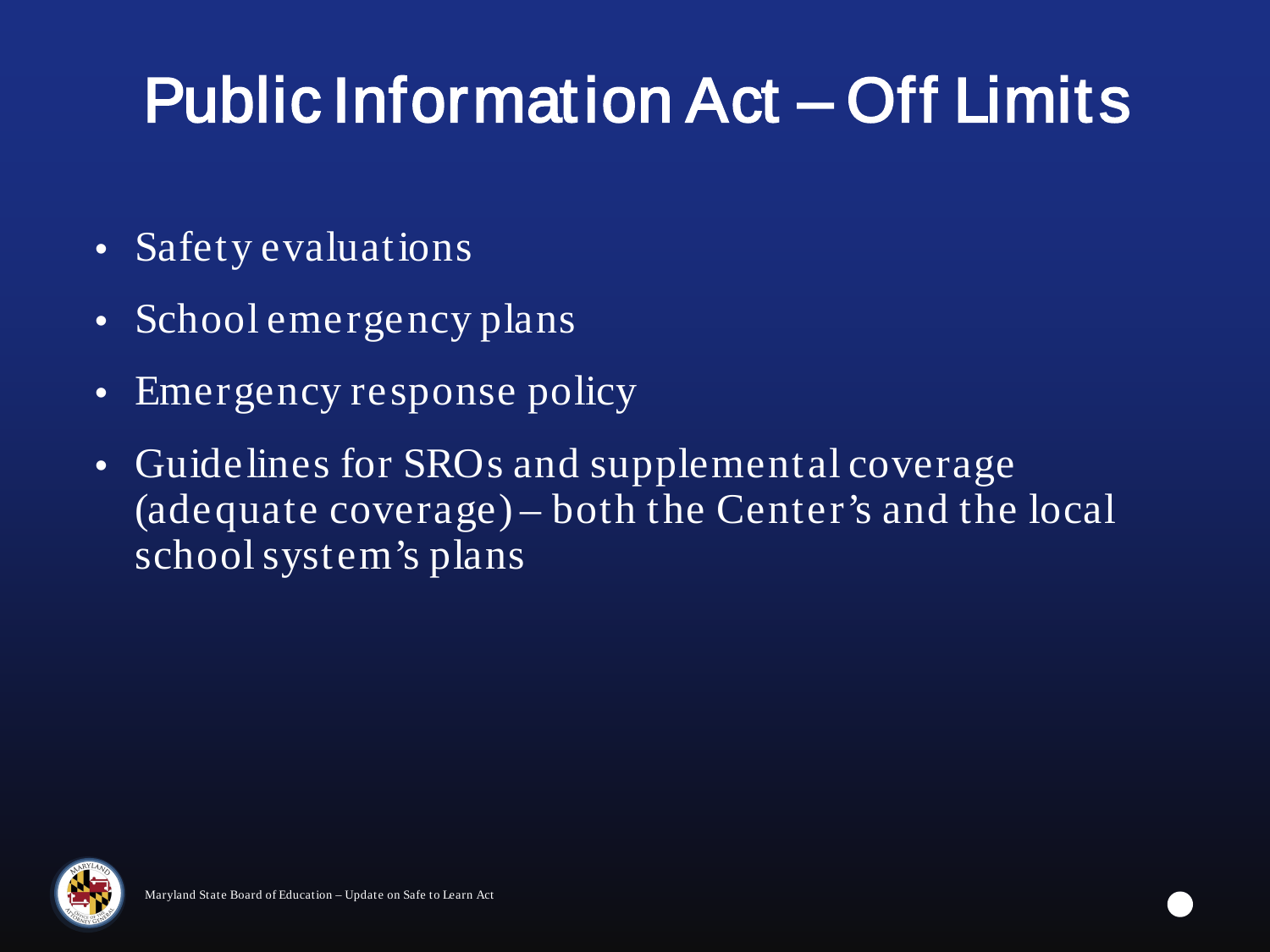### Deadlines: Center & Subcabinet

- September 2018
	- $\blacksquare$  Specialized curriculum for training SROs and School Security Employees approved by MPTSC
	- ⎼ Model Policy for Establishment of Assessment Teams
- October 2018
	- ⎼ Submit summary of SRO coverage and adequate coverage reports to Governor & General Assembly (annually)
- December 2018
	- Report on behavioral health services to school-aged children to Governor and General Assembly (services provided and gap analysis)
	- ⎼ Analyze data on SRO coverage in each school district and develop guidelines to assist determining appropriate number and assignment of SROs and supplemental coverage by local LE.
	- ⎼ Report on activities of the Center; aggregate data on school safety evaluations; current status and effectiveness of the Center; data collected on SROs; recommendations for improving school and student safety. (annually)

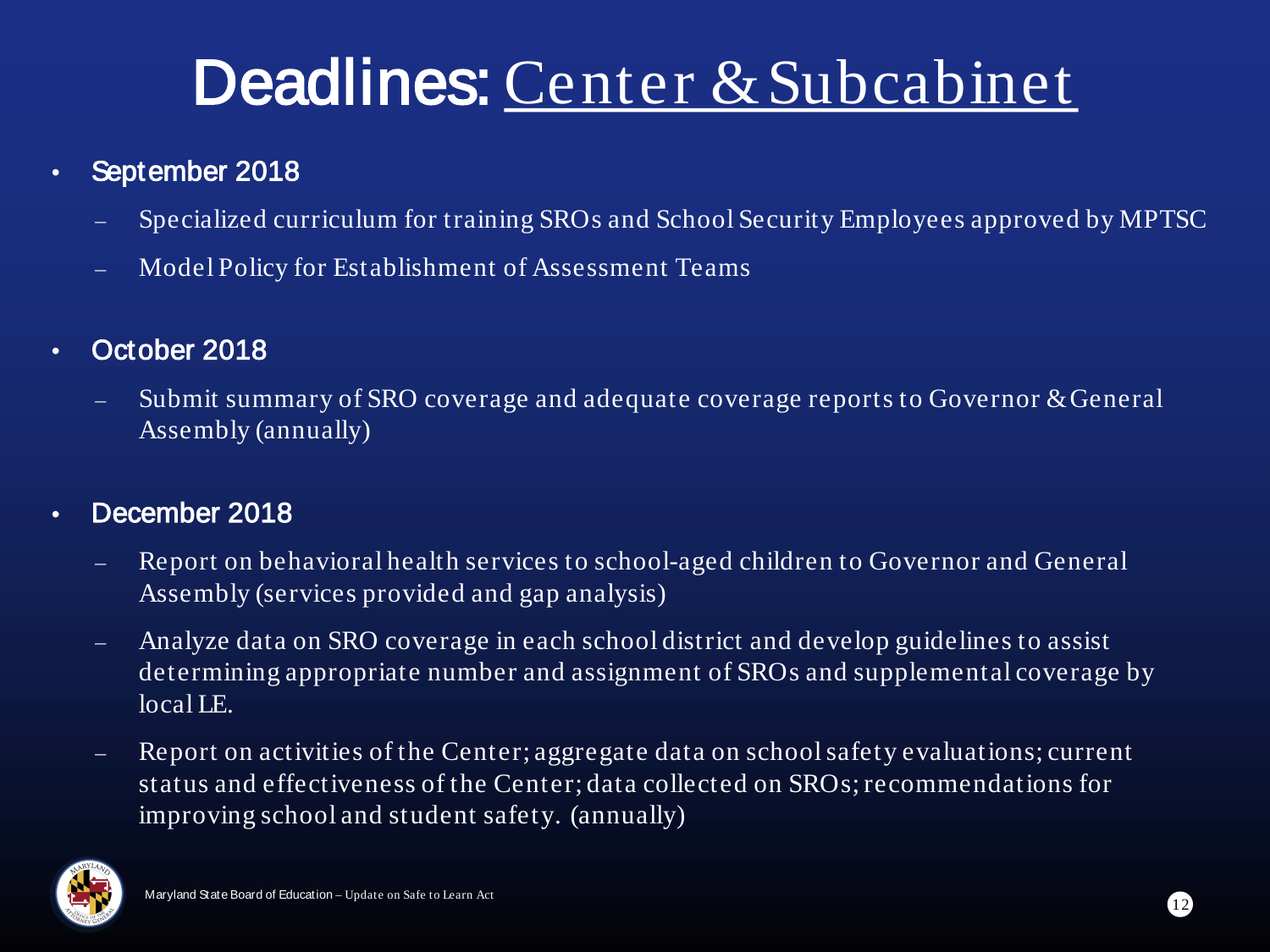### Deadlines: Center & Subcabinet (cont'd)

#### • March 2019

- ⎼ Submit model SRO and School Security Employee training program for approval.
- ⎼ Approval of the SRO model training program by the MPSTC

#### • December 2020

⎼ Report to Governor and General Assembly on data collected on use of force between any SRO and student while carrying out duties, and any school security employee while carrying out duties.

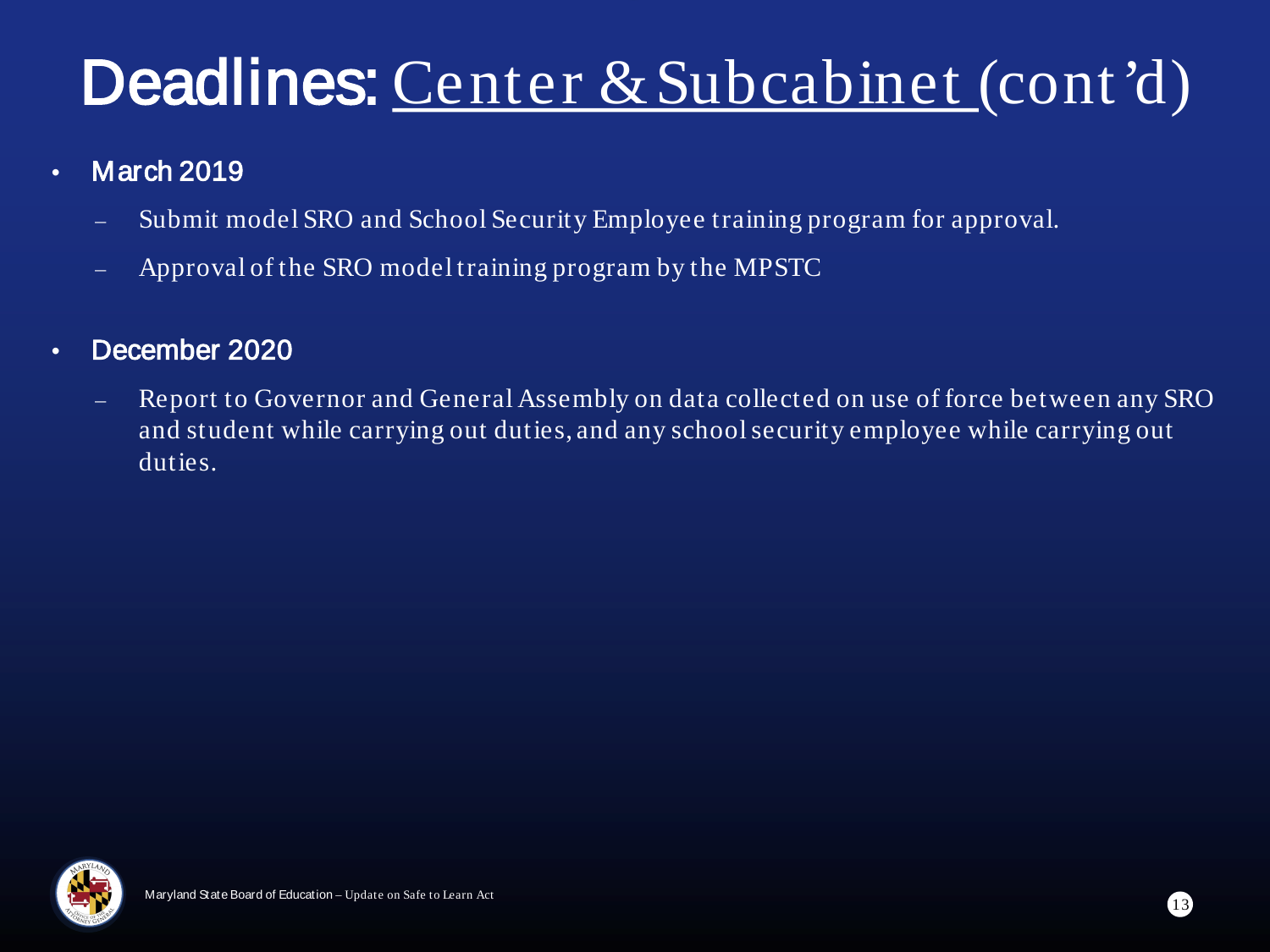### Deadlines: School System

### • Before 2018/2019

- Report SRO coverage to the Center (adequate coverage) (update annually)
- Post on website role of SRO (before)
- September 2018
	- ⎼ Appoint a mental health services coordinator

### • June 2019

Conduct safety evaluation (physical concerns, pattern of safety concerns); submit completed evaluations to the Center (regularly)

### • July 2019

Implement SRO coverage guidelines developed by the Center  $\&$  submit to the Center for review and comment.

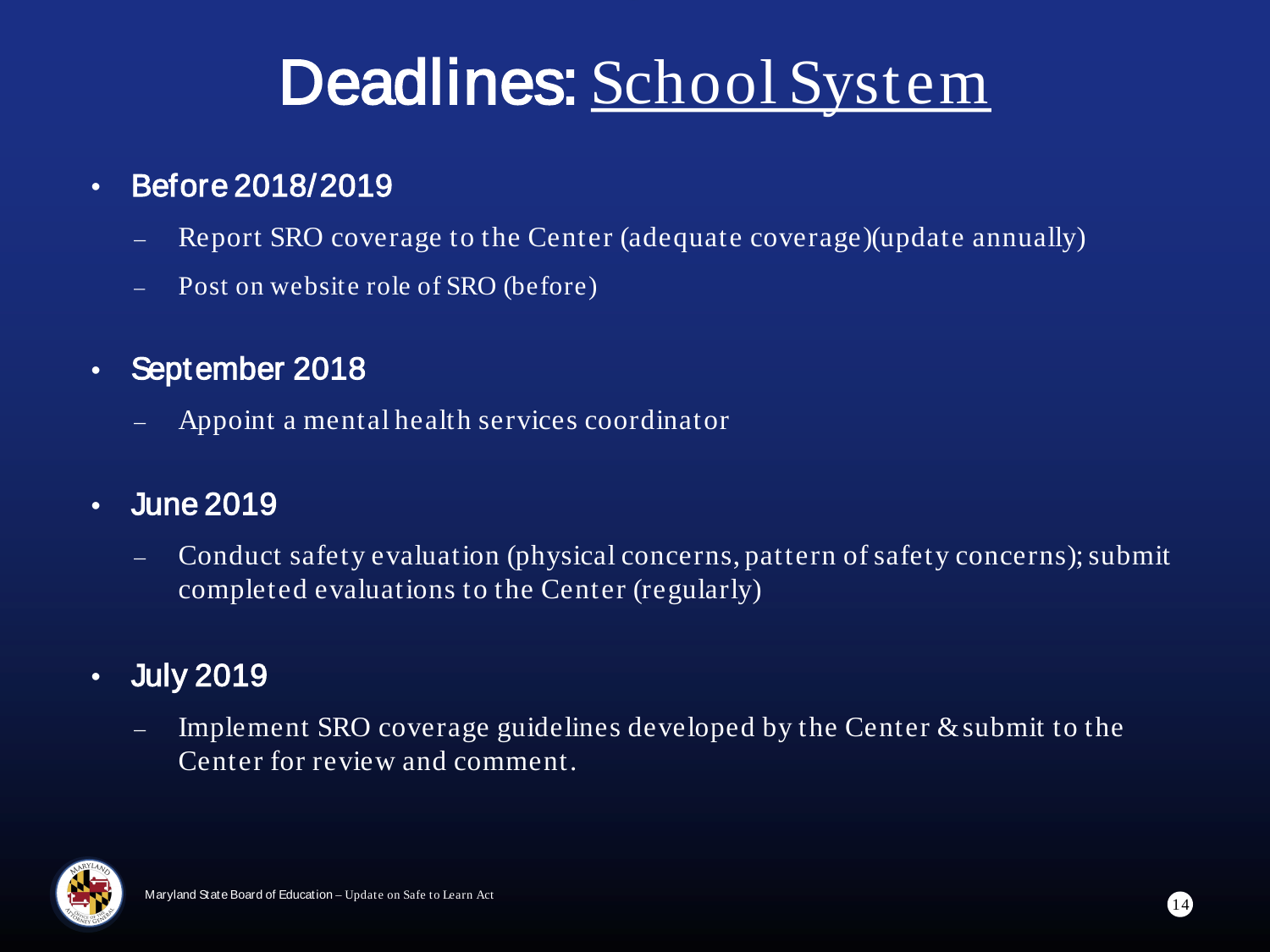## Deadlines: School System (cont'd)

### • September 2019

- Adopt a policy for the establishment of assessment teams consistent with model policy
- Designate a School Safety Coordinator
- ⎼ SROs and School Security Employees assigned to schools must have completed model training program or equivalent and be certified by MPTSC

#### • August 2020

- Update school emergency plan (including behavioral threats, emergency events, accommodations for students with disabilities in emergency events) (regularly)
- Submit report to the Center including: (annually)
	- ⎼ Aggregate data on threats against school
	- Lockdowns, evacuations or emergency responses
	- Incidents where emergency plan failed to function as anticipated in emergency or drill
	- School hours spent in an emergency or emergency drill

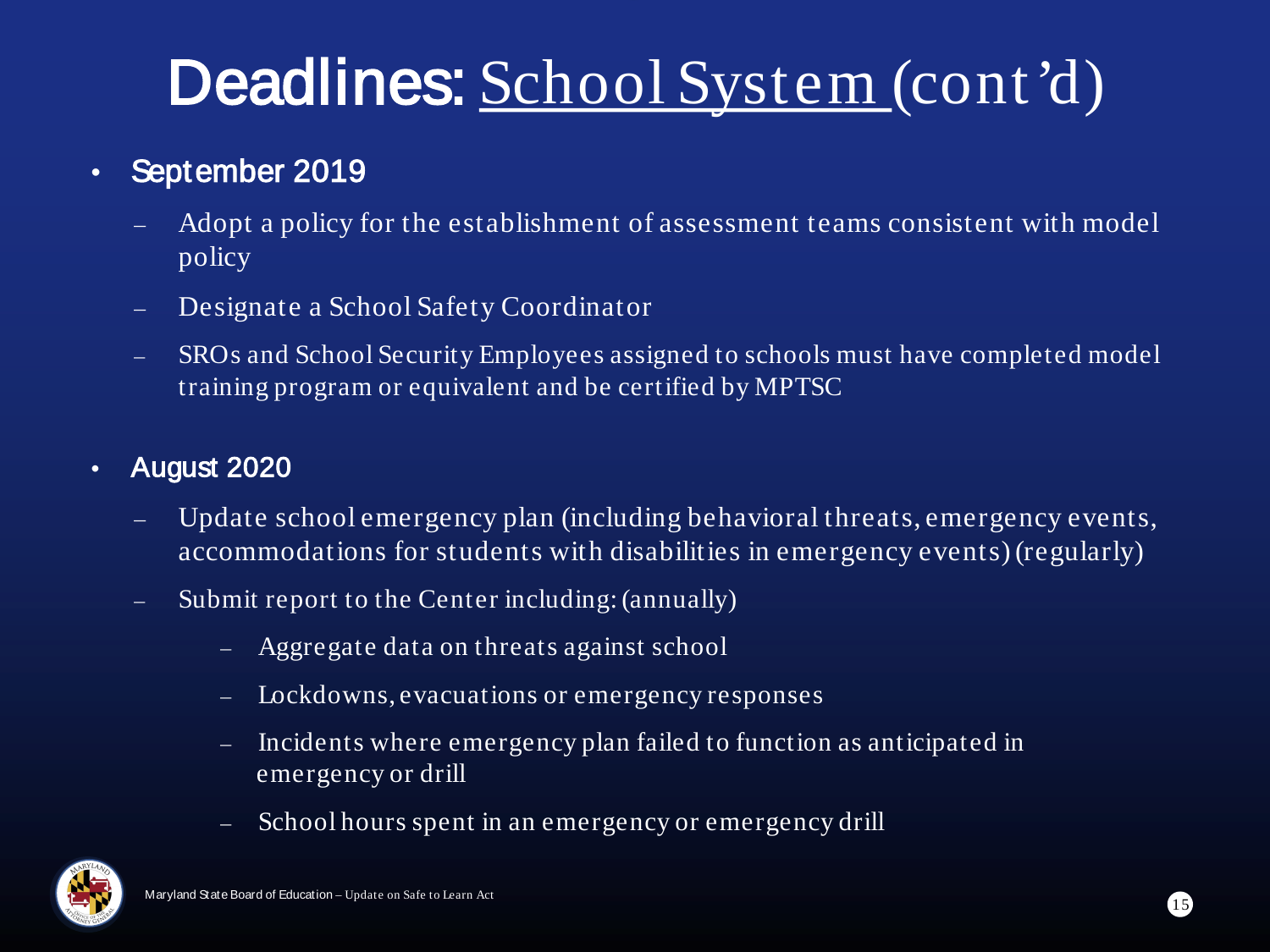### Deadlines: MSDE

#### • December 2019

Update emergency planning guidelines to accommodate findings from initial safety evaluations

### Deadlines: Higher Education

#### • 2018/2019 Academic Year

⎼ Public institutions of higher education in Maryland conduct at least one active shooter drill (Annually)

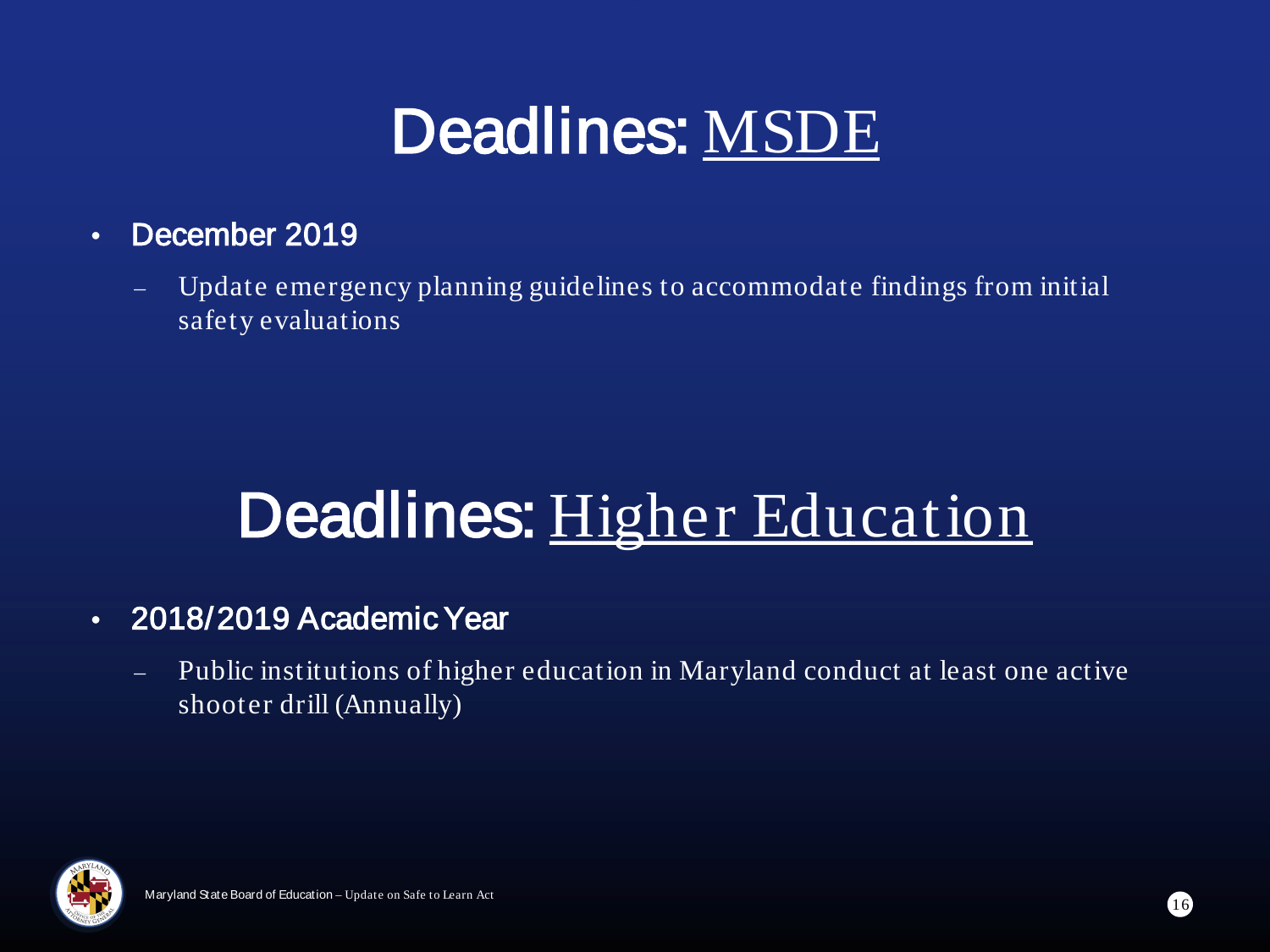### Common Misconceptions

• SROs are required in every school – NO!

• School Security Employees at public schools will have different training than the model SRO curriculum – NO!

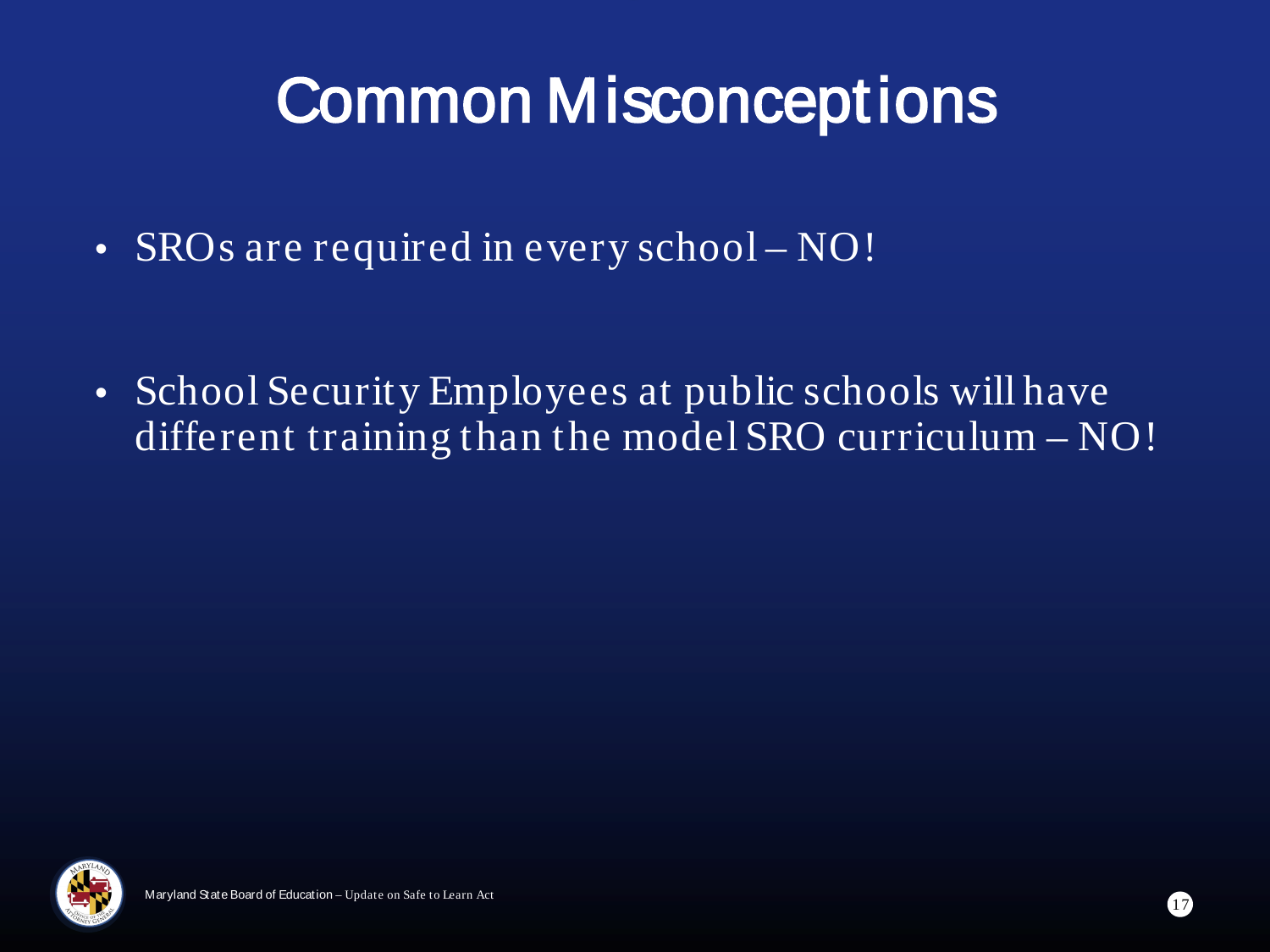

- Model SRO Training Curriculum presented to MPSTC for approval (July 18, 2018 meeting)
- Model Assessment Guidelines
- Grants
	- ⎼ Safety Evaluations
	- ⎼ Programming
	- ⎼ Capital Improvements